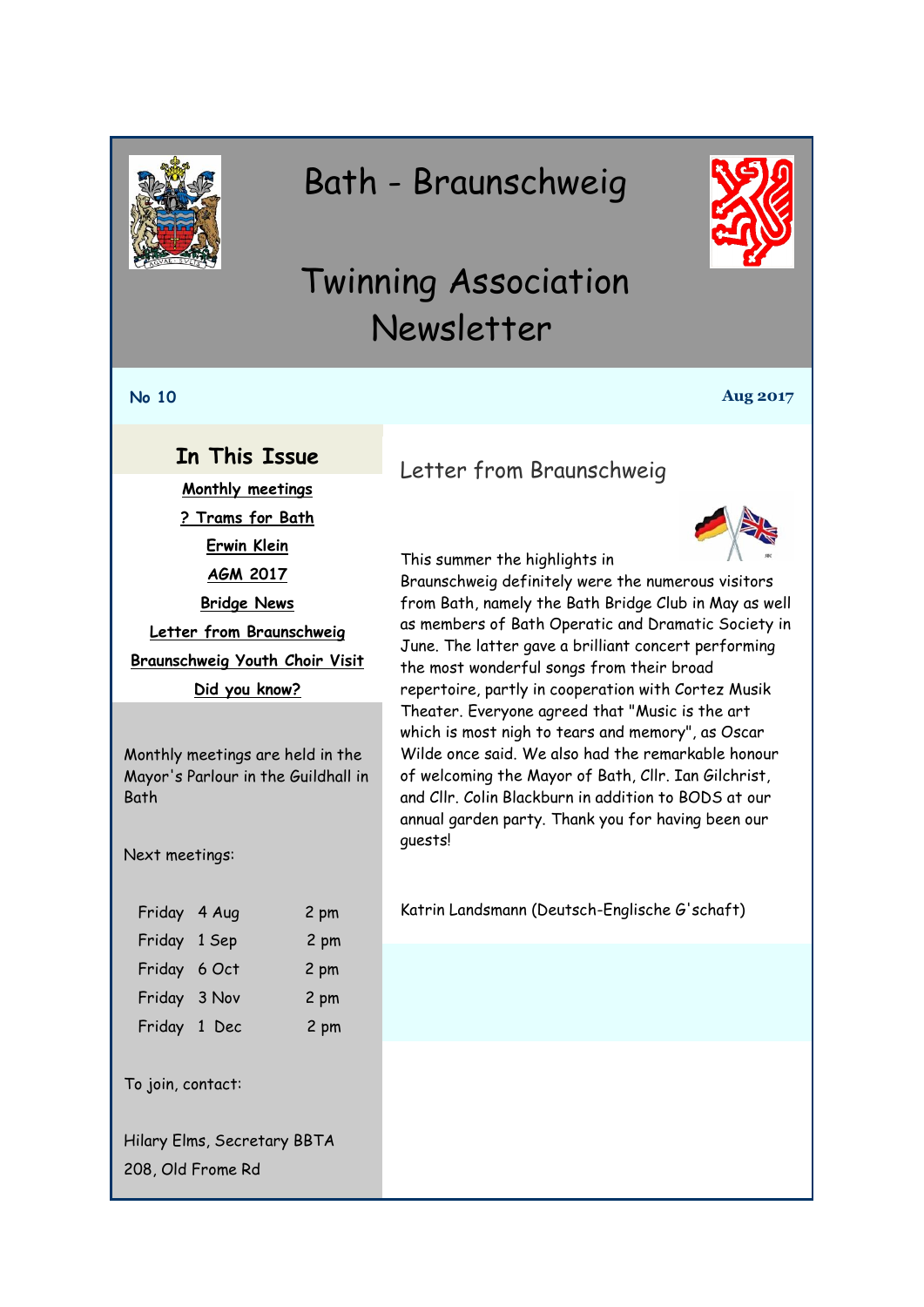# <span id="page-1-0"></span>BATH BA2 5RH 01225 837790 [h.elms412@btinternet.com](mailto:h.elms412@btinternet.com)

#### Quick Links

[www.bath](http://www.bath-braunschweigtwinningassociation.co.uk/)[braunschweigtwinningassociatio](http://www.bath-braunschweigtwinningassociation.co.uk/) [n.co.uk](http://www.bath-braunschweigtwinningassociation.co.uk/)

[www.deg-bs.de](http://www.deg-bs.de/)

[www.bath-alkmaar-eu](http://r20.rs6.net/tn.jsp?f=001rExU7dko6L4yH6JNTlmP_qyNCK8iOtuaxjffVL89fnEQb5ZciYofuDDnMUCQ70AbVMy2Gii31zpGN8Hv_m3XFLoeijqyvwXXPYh7EEQ4kXl5MM8CfhqjgVO5A-gZhLGpCjiwE4D2m9VIPWSxS9GOStd8kYowH6xLAjZNRvbVOJY=&c=Wbf9C_MXJdEPqrFVGfApzeu3xkUj566vPgOyeNpF-MJyFKxRi7zBGQ==&ch=I9arO-E7MZTWIwvjPuLKBAR2OaO0DgXt2X1ZEKBXSQPBu03l6P-gqw==)

[www.bath-kaposvar.org](http://r20.rs6.net/tn.jsp?f=001rExU7dko6L4yH6JNTlmP_qyNCK8iOtuaxjffVL89fnEQb5ZciYofuDDnMUCQ70AbSB167CPdlfQEOx453mP8QD7xYQegx4hVmgeylvLuA_JUakDuA21bQ74KNxV_6nT4eWy_kZzi_Iz9Stsqsi7uH6r9agrkFKXCy35_5qswfLhC0UVOCKUzBA==&c=Wbf9C_MXJdEPqrFVGfApzeu3xkUj566vPgOyeNpF-MJyFKxRi7zBGQ==&ch=I9arO-E7MZTWIwvjPuLKBAR2OaO0DgXt2X1ZEKBXSQPBu03l6P-gqw==)

[www.mayorofbath.co.uk](http://www.mayorofbath.co.uk/)

**? Trams for Bath**



Our new mayor Cllr. Ian Gilchrist recently visited Braunschweig. As a keen supporter of a possible tram system for Bath he was particularly pleased to have been given the opportunity to drive a tram in Braunschweig. He gave a short presentation of his recent visit at our AGM (see below)



#### Visit of the Braunschweig Youth Choir

On 29 June the 75 strong Braunschweig Cathedral Youth Choir gave an excellent afternoon concert of choral music from both Germany and Great Britain in Bath Abbey under the direction of Domkantor Gerd-Peter Münden and Kantorin Elke Lindemann.

In the morning the group attended a Civic Reception hosted by Mayor Cllr. Ian Gilchrist and then went on to visit the Roman Baths.

#### <span id="page-1-1"></span>Did you know?

The Horstmann family have lived in Bath for over 150 years. Gustav Horstmann originally from the Prussian province of Westphalia set up in Bath as a clock and watchmaker in 1854. In addition he invented a micrometer accurate to 1/10,000 inch.

His son Sydney, together with Hermann, Sydney's brother, founded the Horstmann Gear Company in 1902. Sydney went on to design and produce cars in Bath setting up in 1913 the Horstmann Car Company (later Horstman Ltd.)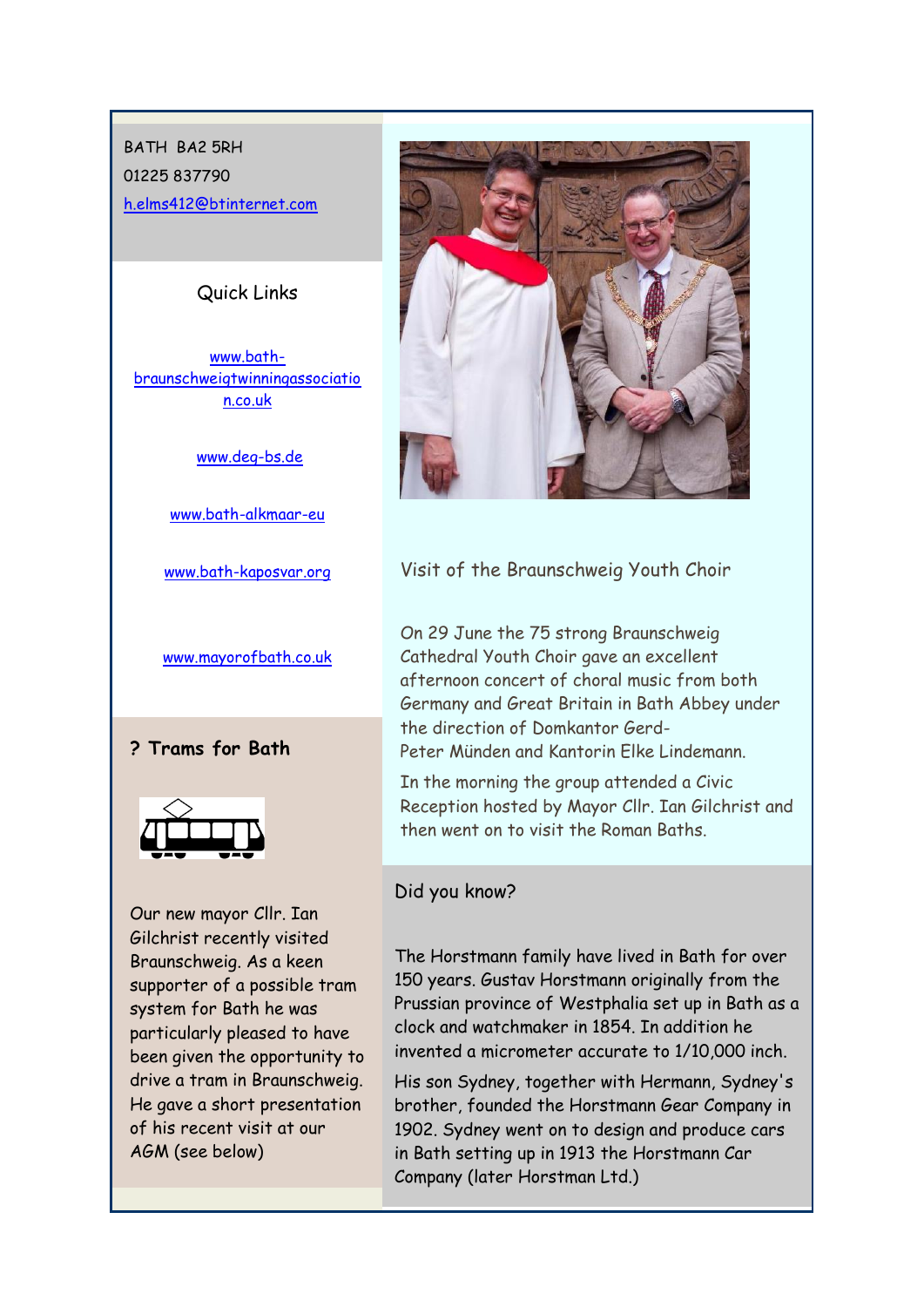# <span id="page-2-0"></span>**Braunschweiger Zeitung's**

**Erwin Klein**



returned on 11 June after visiting the 8 towns in the UK that are twinned with Braunschweig. He noted a wide range of opinions on Brexit - from 'completely crazy' to 'a great opportunity for the UK'! On the subject of twinning he observed that the twinning associations with municipal support seemed to be more successful. He also felt that the nature of twinning had changed from its beginnings in the 1950s and that it was important to introduce 'young blood'

## **BBTA AGM**

was held on Friday 7 July 2017

The officers were all reelected: Chairman Bryan Chalker Vice Chairman Jeremy Key-Pugh Secretary Hilary Elms

Horstman (the second 'n' was dropped during WW1) cars were made in Bath

between 1913 and 1929. In all about 1500 were made of which 10 exist today.

Tony Horstmann, great grandson of Gustav Horstmann, is Treasurer of the Bath Braunschweig Twinning Association.



1923 4 seat Horstman Tourer

An original 1914 Horstman Light car and also a copy of Gustav Horstmann's micrometer can both be seen at Bath's *Museum of Bath at Work*

## Individual Exchange visits:

are you interested in visiting Braunschweig? perhaps staying with a family in Braunschweig? and maybe inviting them to stay with you in Bath?

Contact Barbara Heck at the DEG (see link)

**Stammtisch**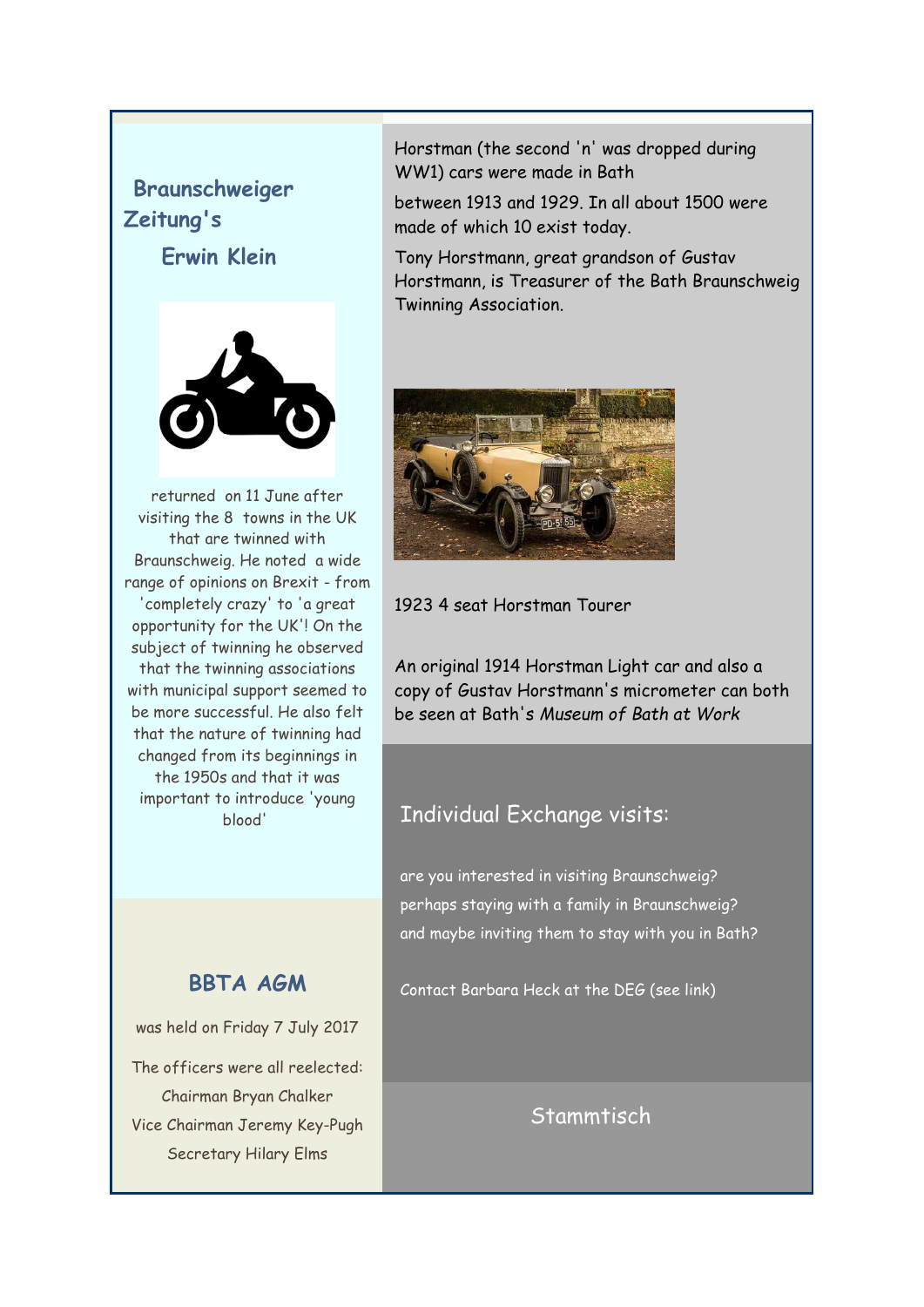#### <span id="page-3-0"></span>Treasurer/Min.Sec. Tony Horstmann

There are in addition 6 committee members. We are sad to record the recent death of Mark Gilbert who was elected a member of the committee earlier this year. Diana Guest was elected.



If you would like to practise your German in a friendly informal atmosphere over 'Kaffee und Kuchen' come to the Stammtisch - every Wednesday throughout the year between midday and 1:00pm, in the upstairs room at Cafe Retro, 18 York Street, Bath (by Bog Island).



#### **Bridge Exchange 2017**

At the end of May, 11 bridge players from" Bath Bridge Club" and "Bridge and Games - Bath" travelled to Brunswick to meet the friends who came to Bath in the first stage of the exchange in 2016. At an initial reception in the club rooms of "bridge + art", an engraved bowl from Aqua Glass was presented to their chairman, Michael Seiffert, on behalf of the City of Bath and the two bridge clubs.

We were able to play bridge on two consecutive days in a relaxed and friendly atmosphere at a beautifully restored former railway station. The visit concluded with a celebratory meal of locally grown asparagus and an afternoon bridge session. Language was no problem, but the

## **Ladies' Choir from Waggum**

When I stay in Braunschweig in the summer months, I sing with this wonderful choir of 55 ladie. They are a friendly group of singers, many of whom form the church choir, and also sing at events in Waggum, a small village just outside the city of Braunschweig. I travelled with the choir on their recent trip to England from 18 to 23 May

On 21 June we sang at the morning service in St Michael's Without, where we were welcomed by the former Mayor of Bath Cllr. Paul Crossley and his wife Margaret who also attended the service.

Vicki Messam

(BBTA Commitee member)